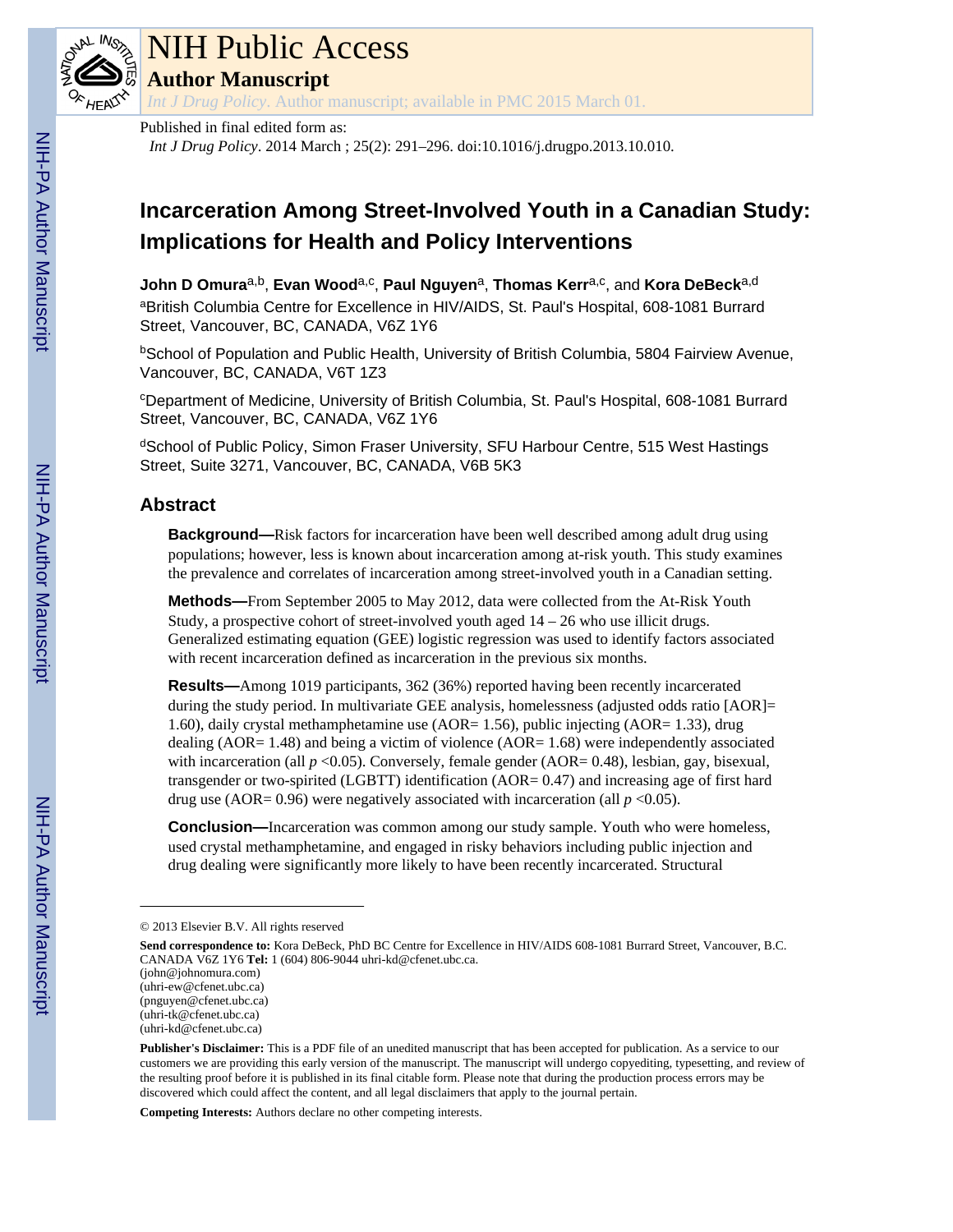interventions including expanding addiction treatment and supportive housing for at-risk youth may help reduce criminal justice involvement among this population and associated health, social and fiscal costs.

#### **Keywords**

street youth; incarceration; drug use; homeless

### **INTRODUCTION**

Incarceration is a well established risk factor for various negative outcomes among illicit drug using populations including: blood-borne infections such as HIV and hepatitis C (HCV) (Massoglia, 2008); relapse and persistent drug use (DeBeck et al., 2009; Galea & Vlahov, 2002); and unemployment (Western, 2002). Although incarceration has not been demonstrated to effectively reduce problematic drug use (DeBeck et al., 2009), people who use drugs continue to be incarcerated at a staggering rate (Milloy et al., 2008). This is of particular concern as it pertains to youth as evidence suggests that placing high-risk adolescents in close proximity such as in prison facilities may inadvertently reinforce problem behavior and elevate risk for various adverse health outcomes (Dishion, McCord, & Poulin, 1999). In light of these facts, policy makers in the United States have begun to recognize the importance of preventing the unnecessary and inappropriate incarceration of youth (U.S. House of Representatives Committee on Government Reform - Minority Staff Special Investigations Division, 2004).

Despite this awareness, the prevalence of youth incarceration in North America remains high. In 2010, the United States (US) federal juvenile justice system incarcerated approximately 70,000 youth (Sickmund, Sladky, Kang, & Puzzanchera, 2011). In Canada, on any given day between 2010–2011 approximately 14,800 youth were housed in the correctional system (aged 12–17 years at the time of offence), representing a rate of 79 youth per 10,000 youth population (Munch, 2011). For street-involved youth specifically, survey data from a cohort study of street youth in Vancouver found that 80.5% reported having ever being incarcerated overnight or longer (Milloy, Kerr, Buxton, Montaner, & Wood, 2009). Marginalized ethnic minority groups are also overrepresented amongst incarcerated youth. In the US, 69% of incarcerated youth are black or Hispanic (Sickmund et al., 2011) and in Canada 26% are of Aboriginal ancestry (Munch, 2011).

While the negative impact of incarceration on street youth is increasingly understood, risk factors for youth incarceration remain poorly studied. To date, much research on this topic has focused on offending or delinquent behaviors (Baron & Hartnagel, 1998; Heinze, Toro, & Urberg, 2004). Analyses that identify such behaviors in homeless and incarcerated youth are useful in demonstrating that risky behaviors appear to increase once a youth becomes immersed in street life (Thompson, Bender, Windsor, Cook, & Williams, 2010). However, they fail to capture the broader social, behavioral and environmental context in which youth incarceration occurs. Furthermore, studies that do address these more distal factors tend to be limited by recall bias and cross-sectional designs. To better understand risk factors for incarceration amongst at-risk youth, we sought to longitudinally examine the prevalence and correlates of incarceration among a prospective cohort of street-involved youth in Vancouver, Canada.

#### **METHODS**

Data for this study was collected from the At-Risk Youth Study (ARYS), a prospective cohort of street-involved youth in Vancouver, Canada. The study has previously been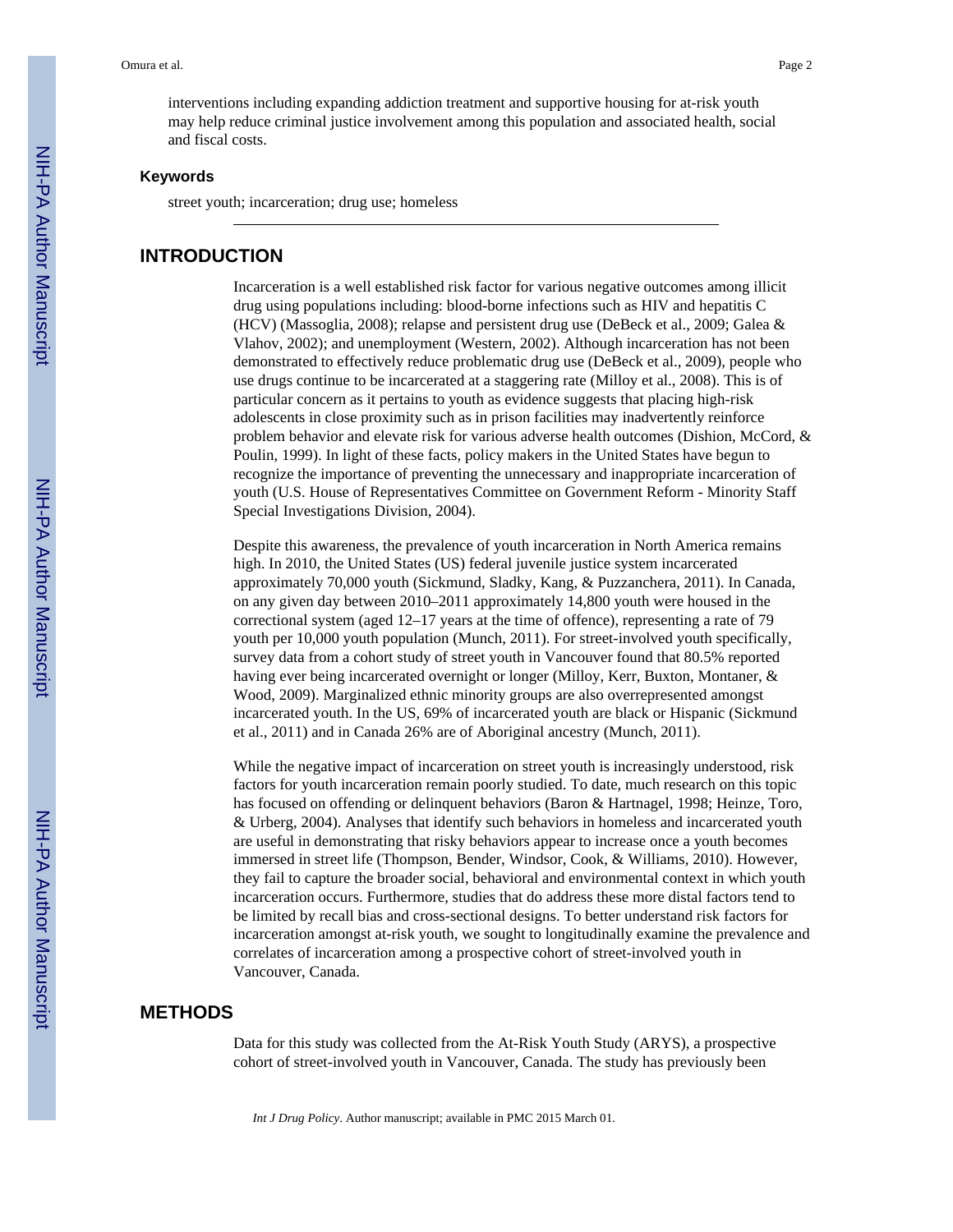described in detail (Wood, Stoltz, Montaner, & Kerr, 2006). Eligibility criteria include youth between the ages of 14–26 at enrolment, who have used illicit drugs in the past 30 days and provide written informed consent. In summary, interviews are conducted at baseline and semi-annually for follow-up. Participants complete an interviewer-administered questionnaire and provide blood samples for HIV and HCV serology. The survey includes items on sociodemographic information, drug use patterns, sexual and drug-related risk behaviours, and engagement with the criminal justice system. Participants receive a \$20 CAD monetary compensation at each study visit. The ARYS cohort has been approved by the research ethics board of Providence Health Care and the University of British Columbia.

Data for this study was collected from September 2005 to May 2012. The primary outcome was reported incarceration in the past six months. This was defined as responding "yes" to the question "Have you been in detention, prison or jail in the last 6 months?" The comparison group was youth who reported no incarceration in the last six months.

Explanatory variables of interest included socio-demographic data including: age (per year older); gender (male vs. female); sexual orientation (lesbian, gay, bisexual, transgender, two-spirit (LGBTT) vs. heterosexual); Caucasian ethnicity (yes vs. no); homelessness, defined as having no fixed address, sleeping on the street, couch surfing, or staying in a shelter or hostel at some point in the previous six months (yes vs. no); and residence in Vancouver's drug use epicenter at some point in the previous six months, which is a welldescribed and defined area of the city referred to as the `Downtown Eastside' (DTES) (yes vs. no). Substance use variables referring to behaviours in the previous six months included: daily crystal methamphetamine use, injection or non-injection (yes vs. no); daily crack cocaine smoking (yes vs. no); daily cocaine use, injection or non-injection (yes vs. no); daily heroin use, injection or non-injection (yes vs. no); any injection drug use (yes vs. no); daily marijuana use (yes vs. no); and heavy alcohol use, defined for females as four drinks in one day in the last week or zeven drinks containing alcohol per week and for males as five drinks in one day in the last week or <br>fourteen drinks containing alcohol per week (yes vs. no). Risk factors referring to behaviours in the previous six months included: public injection, defined as injecting drugs in public environments including streets, public lavatories, alleys, parks, parking lots, abandoned buildings, and other public settings (any vs. never); syringe sharing, defined as having lent a used rig to someone else or fixed with a syringe that had already been used by someone else (yes vs. no); unprotected sex, defined as vaginal or anal sex without using a condom (yes vs. no); sex work, defined as having received money, gifts, food, shelter, clothing or drugs in exchange for sex (yes vs. no); drug dealing, defined as selling drugs as a source of income (yes vs. no); and victim of violence, defined as having been attacked, assaulted, or suffered violence (yes vs. no). Other factors include: age of first hard drug use (per year older) which included crack cocaine, cocaine (sniffed or snorted), heroin (sniffed, snorted or smoked) or crystal methamphetamine (smoked or snorted); and methadone program use, defined as ever participating in a methadone program (yes vs. no).

Since analyses of factors potentially associated with incarceration included serial measures for each subject, we used generalized estimating equations (GEE) for binary outcomes with logic link for the analysis of correlated data. These methods determine factors associated with incarceration throughout the six year and nine month follow-up period and provide standard errors adjusted by multiple observations per person using an exchangeable correlation structure. Therefore, this analysis considered data from every participant followup visit. Missing data was addressed through the GEE estimating mechanism which uses all available pairs method for missing data from dropouts or intermittent missing. All nonmissing pairs of data are used in the estimators of the working correlation parameters. First, we used GEE bivariate analysis to determine factors associated with incarceration. To adjust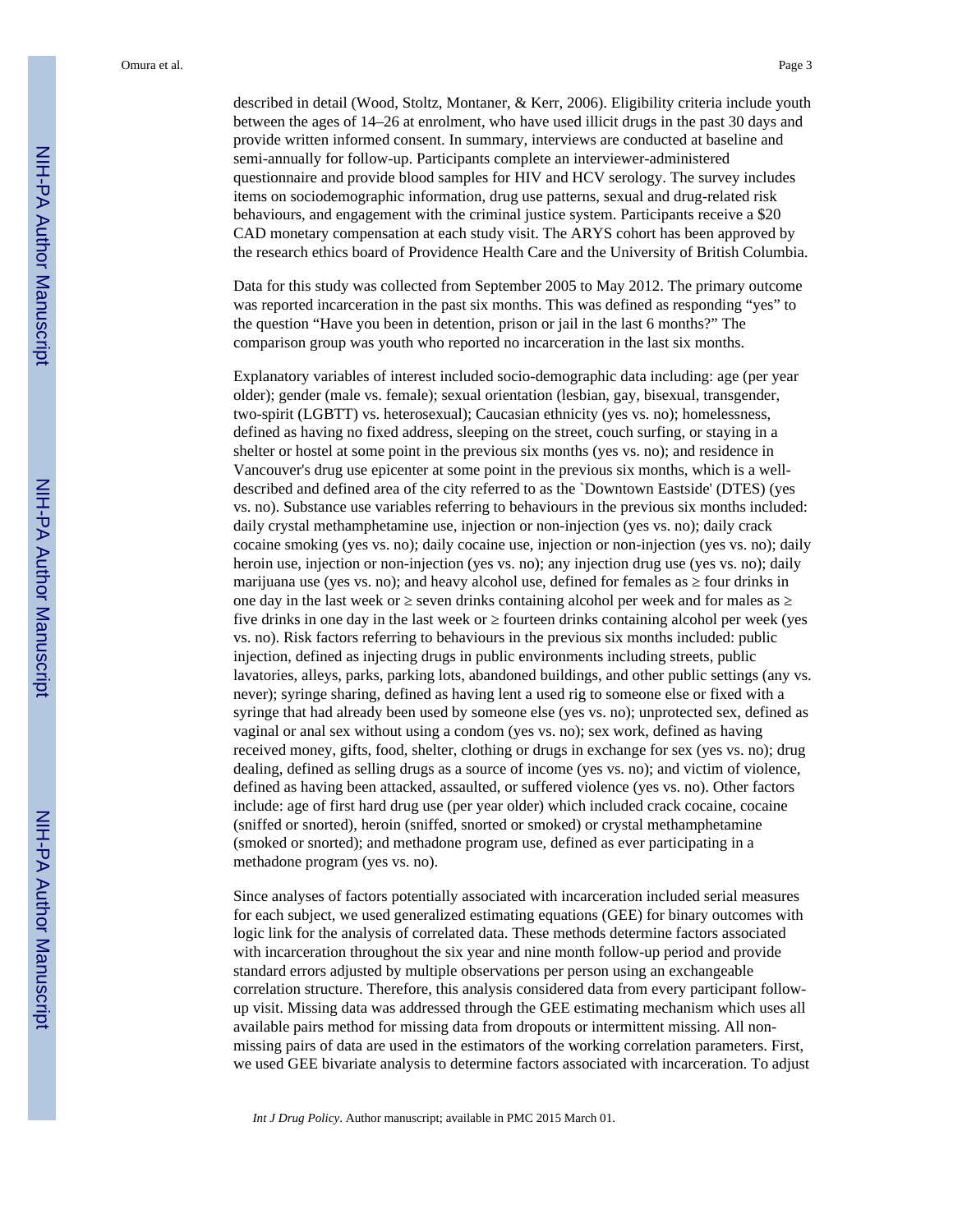for potential confounding, all variables that were  $p < 0.10$  in GEE bivariate analyses were considered in a full model. Quasilikelihood under the Independence model Criterion (QIC) statistic with a backward model selection procedure was used to screen all possible combinations of candidate variables and identify the model with the best overall fit as indicated by the lowest QIC value. Statistical analyses were performed using SAS software version 9.3 (SAS, Cary, NC). All reported *p*-values are two-sided and considered significant at  $p < .05$ .

#### **RESULTS**

A total of 1019 street-involved youth were enrolled in the study between September 2005 and May 2012. Among this sample, 320 (31%) were female, 686 (67%) were of Caucasian ethnicity, and the median age was 21 years at baseline (interquartile range  $[IQR] = 19-23$ ). This sample contributed a total of 3347 observations. The median number of follow-up visits was 3 (IQR=1–5). The number of youth who reported having ever been incarcerated at baseline was 638 (63%) and 189 (19%) reported having recently been incarcerated at baseline. Over the study period, 362 (35%) participants reported having been recently incarceration and overall, a total of 610 (18%) observations included a report of incarceration.

The baseline characteristics of all participants stratified by self-reported incarceration in the previous six months are presented in Table 1. The results of the bivariate and multivariate GEE analyses are presented in Table 2. In multivariate GEE analysis, factors that remained independently associated with incarceration included: homelessness (adjusted odds ratio [AOR]= 1.60, 95% Confidence Interval [CI]: 1.28 – 1.99), daily crystal methamphetamine use (AOR= 1.56, 95% CI: 1.18 – 2.08), public injecting (AOR= 1.33, 95% CI: 1.04 – 1.72), drug dealing (AOR= 1.48, 95% CI:  $1.20 - 1.84$ ) and being a victim of violence (AOR= 1.68, 95% CI: 1.38 – 2.06). Conversely, female gender (AOR= 0.48, 95% CI: 0.36 – 0.65), LGBTT identification (AOR=  $0.47,95\%$  CI:  $0.30 - 0.72$ ) and increasing age of first hard drug use (AOR=  $0.96$ ,  $95\%$  CI:  $0.92 - 0.99$ ) were negatively associated with incarceration.

#### **DISCUSSION**

In the present study, we observed a high proportion of youth who reported being in detention, prison or jail in the last six months. Factors positively and most strongly associated with incarceration included homelessness, drug dealing and being a victim of violence. Daily crystal methamphetamine use and public injecting were also independently associated with incarceration. Factors negatively and most strongly associated and thus protective from incarceration were female gender and LGBTT identification. Increasing age of first hard drug use was also independently associated with incarceration.

The frequency with which youth in our study were incarcerated is concerning, although largely consistent with prior figures (Milloy et al., 2009; Munch, 2011; Sickmund et al., 2011). Male youth are known to experience higher rates of incarceration, which was also indicated in our data (Barrett, Katsiyannis, & Zhang, 2006). Our findings are also similar to previous studies demonstrating an association between incarceration and crystal methamphetamine use in youth (Milloy et al., 2009). This association may highlight a specific drug-use risk factor for youth incarceration, given previous links between crystal methamphetamine use and initiation of injection drug use (Wood et al., 2006). The trend towards significance of daily crack cocaine use in our study warrants further examination as an added potential drug-use risk factor for incarceration among youth. Together these findings point to opportunities to expand addiction treatment options for youth that may help reduce problematic stimulant drug use and the subsequent risk of incarceration. Given that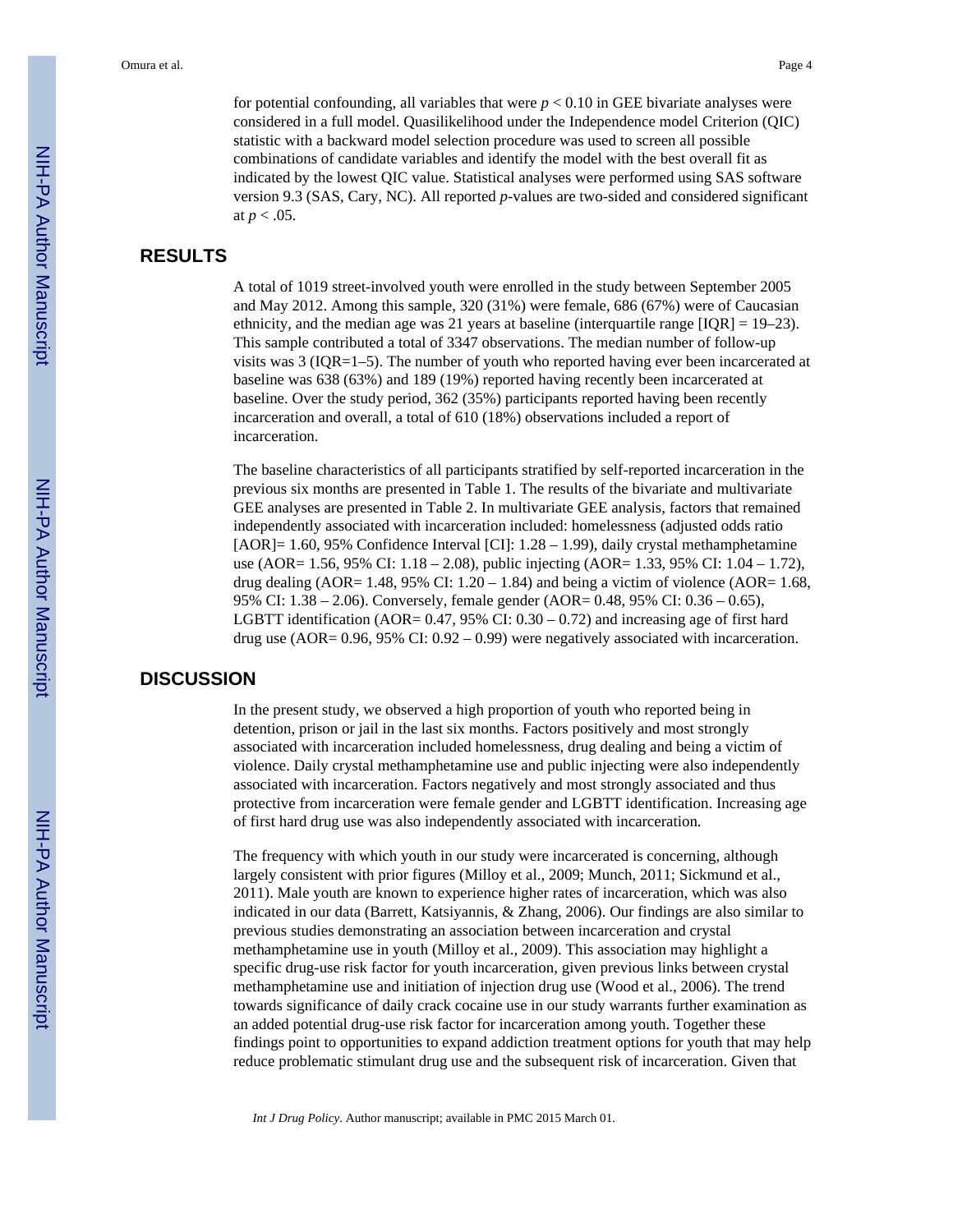increased age of first hard drug use was negatively associated with incarceration, our study also highlights that upstream prevention efforts that delay or prevent early initiation of hard drug use may reduce interactions with the criminal justice system later in life. This also stresses the importance of ensuring that age restrictions do not limit access to early addiction treatment for youth.

The strong association found in this analysis between homelessness and incarceration is consistent with existing literature and has been reported amongst incarcerated adults (Greenberg & Rosenheck, 2008). Homelessness is also associated with injection drug use, injection initiation and high intensity drug use amongst street-involved youth, although it may be that homeless individuals are more visible to police and therefore more vulnerable to arrest and incarceration (Baron, 1999; Feng et al., 2013; E. Roy et al., 2003; É. Roy, Haley, Leclerc, Boudreau, & Boivin, 2007). Together these findings highlight the role of housing as a determinant of youth health and reinforce the importance of supporting this at-risk population through housing efforts. (E. Roy et al., 2004). Indeed, supportive housing interventions may have the potential to prevent youth incarceration and its associated adverse effects by reducing the need for income generation (Debeck, Wood, et al., 2011), reducing high intensity drug use (Feng et al., 2013), and reducing interactions with police on streets (Ti, Wood, Shannon, Feng, & Kerr, 2013). Moreover, since incarceration is known to impose high costs on public-sector spending (Henrichson & Delaney, 2012; Miller, Fisher, & Cohen, 2001), our data suggests that investments in housing to reduce youth incarceration could help minimize its fiscal burden. Although homelessness may increase vulnerability to incarceration, it is also possible that incarceration leads to homelessness. Incarceration has been shown to be a disruptive life event that can result in loss of housing and increased economic insecurity (Freudenberg, Daniels, Crum, Perkins, & Richie, 2005; Pager, 2003). Given the established harms associated with homelessness, providing youth who exit the criminal justice system with supportive housing should be a public health priority. It is noteworthy that incarceration was also strongly associated with being a victim of violence. This further highlights the vulnerability of these youth and underscores the importance of ensuring that appropriate health and social supports are readily available.

In addition to housing, another socioeconomic risk factor linked to youth incarceration in our study was drug dealing. Drug dealing is prevalent in social environments where individuals have few legitimate means of generating income (DeBeck et al., 2007). Individuals who have been incarcerated are known to be more vulnerable to economic instability (Bushway, 1998), and prior studies demonstrate that drug dealing is a frequent source of income generation among people who use injection drugs (Kerr et al., 2008). Although law enforcement is typically the dominant response to address drug dealing, alternative interventions that are less hazardous and potentially of greater societal benefit have been identified. Specifically, one study reported that a high proportion of illicit drug users were willing to cease engaging in drug dealing, if they had options for low-threshold employment (Debeck, Wood, et al., 2011). By providing alternative methods of income generation for economically vulnerable individuals (Reif, Horgan, Ritter, & Tompkins, 2004), interventions such as low-threshold employment may reduce engagement in drug dealing and subsequent interactions with the criminal justice system.

The identified association between incarceration and public injecting likely reflects the highrisk profile of individuals who inject in public areas (Darke, Kaye, & Ross, 2001), and the fact that those who inject in public are more visible to police. While this may make public injectors more susceptible to incarceration, the association may also reflect the destabilizing influence of incarceration on the lives of young people (Darke et al., 2001; B. D. Marshall, Kerr, Qi, Montaner, & Wood, 2010).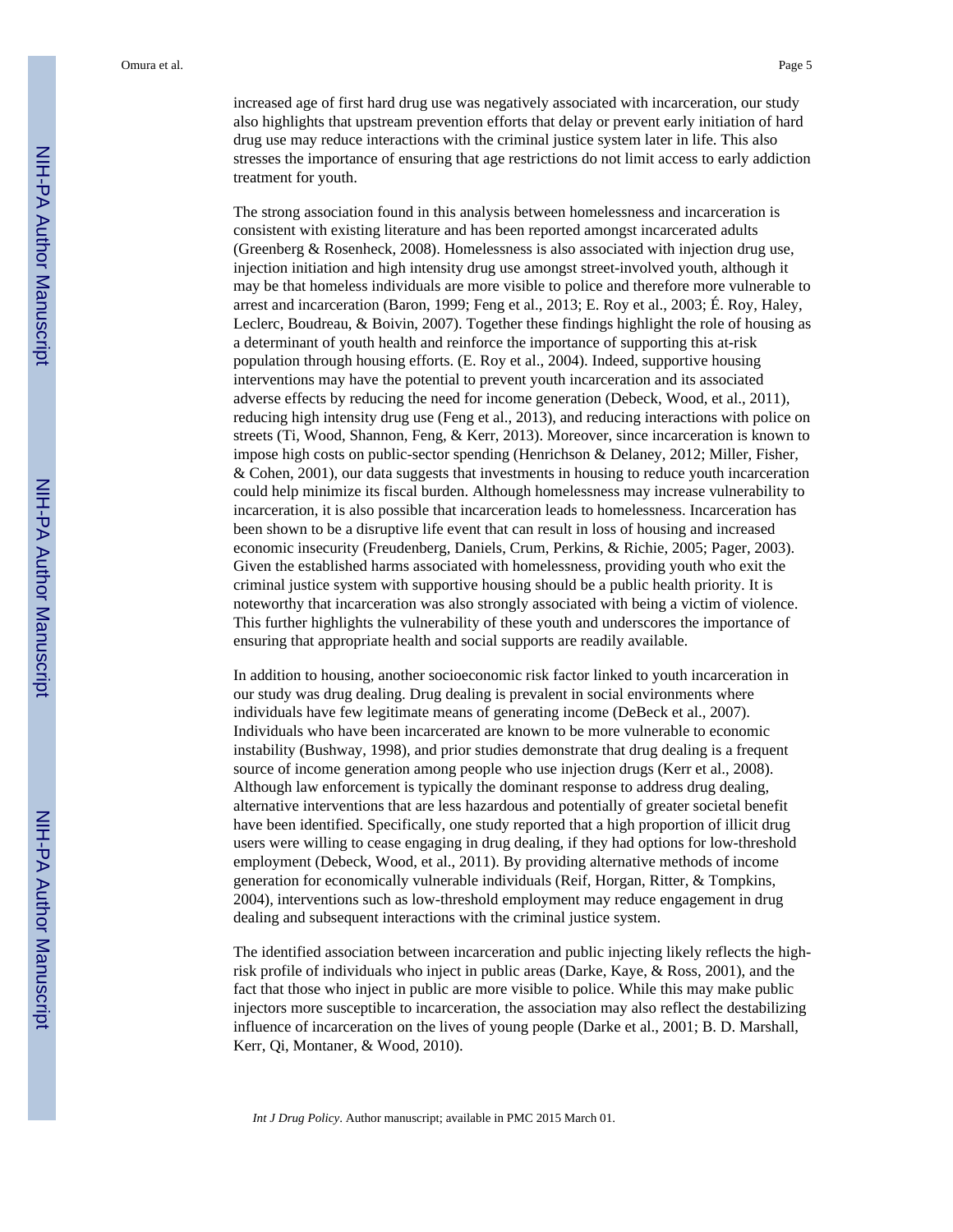Our finding that street-involved LGBTT youth are much less likely to experience incarceration has not been previously demonstrated. This is an optimistic finding since as a population LGBTT youth are often found to be at high risk for numerous negative health and social outcomes including incarceration (Himmelstein & Bruckner, 2011). The exact nature of this relationship and its underlying mechanism warrants further investigation.

This study has several limitations. First, our sample was not random and therefore may not be generalizable to other populations. Second, data was collected using self reported interviews and is thus vulnerable to response bias. Given the sensitive nature of some interview questions, respondents may be inclined to report socially desirable responses leading to under reporting of stigmatizing behaviors such as illicit drug use and incarceration. As a result, our findings are likely conservative estimates. Third, given the non-randomized nature of this study, the relationships studied may be influenced by confounders not measured.

Our study demonstrates that incarceration is highly prevalent amongst street-involved youth in our setting, an important consideration given the known health and social harms associated with incarceration. This study identifies risk factors for youth incarceration, including homelessness, crystal methamphetamine use and engaging in risky behaviors such as public injection and drug dealing. These findings support the need for the expansion of youth-focused evidence-based addiction treatment options in addition to other structural interventions available regardless of age. In particular, options include supportive housing and economic empowerment through programs such as low-threshold employment. These public health oriented interventions may help this high-risk population avoid incarceration as well as mitigate its potential subsequent negative consequences.

#### **Acknowledgments**

The authors thank the study participants for their contribution to the research, as well as current and past researchers and staff. We would specifically like to thank Cody Calloy, Jennifer Matthews, Deborah Graham, Tricia Collingham, Carmen Rock, Peter Vann, Steve Kain and Sabina Dobrer for their research and administrative assistance. The study was supported by the US National Institutes of Health (R01DA028532) and the Canadian Institutes of Health Research (MOP–102742). This research was undertaken, in part, thanks to funding from the Canada Research Chairs program through a Tier 1 Canada Research Chair in Inner City Medicine which supports Dr. Evan Wood. Dr. Kora DeBeck is supported by a MSFHR/St. Paul's Hospital-Providence Health Care Career Scholar Award.

#### **REFERENCES**

- Baron SW. Street Youths and Substance Use: The Role of Background, Street Lifestyle, and Economic Factors. Youth & Society. 1999; 31(1):3–26.
- Baron SW, Hartnagel TF. Street Youth and Criminal Violence. Journal of Research in Crime and Delinquency. 1998; 35(2):166–192.
- Barrett, David E.; Katsiyannis, Antonis; Zhang, Dalun. Predictors of Offense Severity, Prosecution, Incarceration and Repeat Violations for Adolescent Male and Female Offenders. Journal of Child and Family Studies. 2006; 15(6):708–718.
- Bushway SD. The Impact of an Arrest on the Job Stability of Young White American Men. Journal of Research in Crime and Delinquency. 1998; 35(4):454–479.
- Darke S, Kaye S, Ross J. Geographical injecting locations among injecting drug users in Sydney, Australia. Addiction. 2001; 96(2):241–246. [PubMed: 11182868]
- DeBeck K, Kerr T, Li K, Milloy MJ, Montaner J, Wood E. Incarceration and drug use patterns among a cohort of injection drug users. Addiction. 2009; 104(1):69–76. [PubMed: 19133890]
- DeBeck K, Shannon K, Wood E, Li K, Montaner J, Kerr T. Income generating activities of people who inject drugs. Drug and Alcohol Dependence. 2007; 91(1):50–56. [PubMed: 17561355]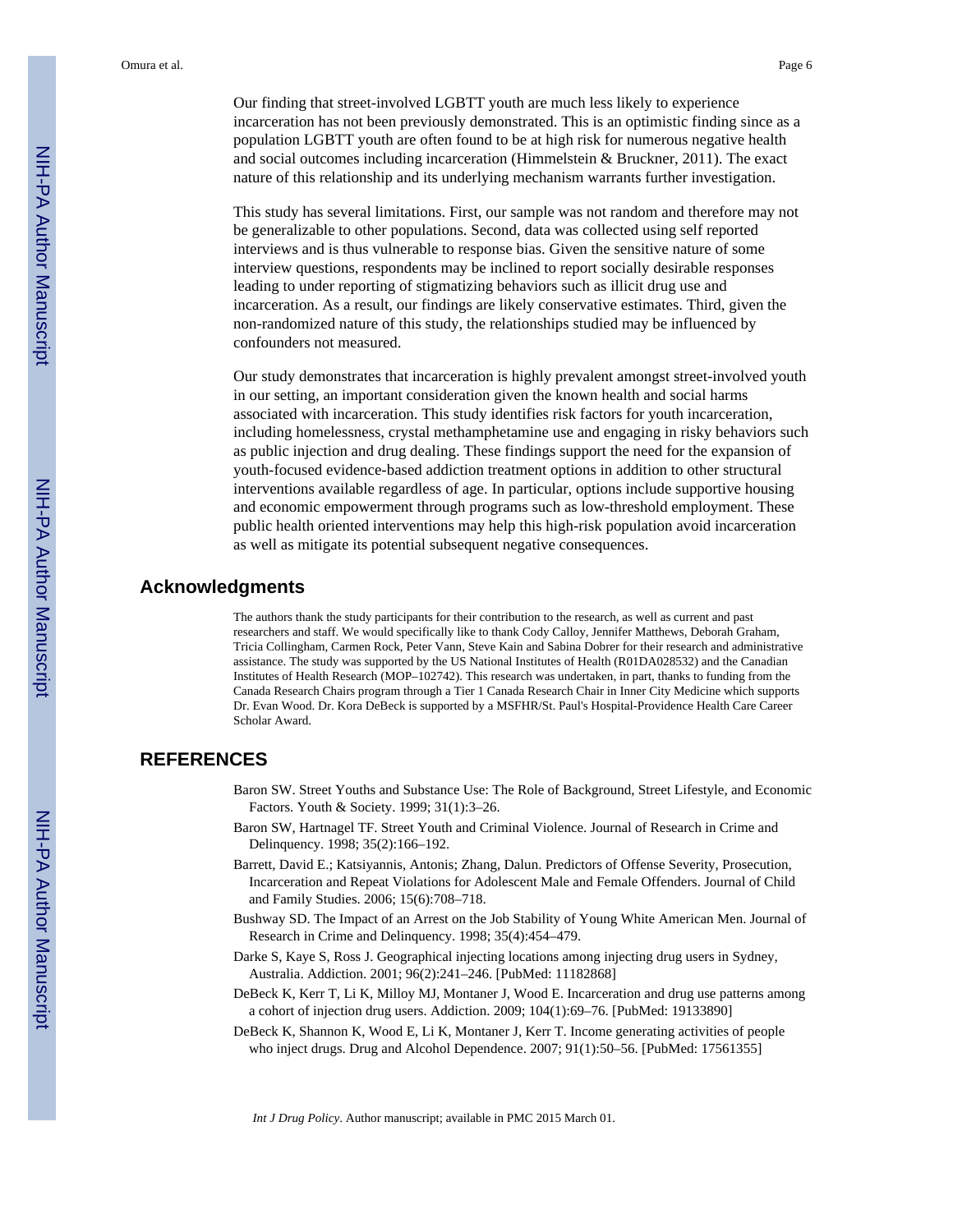- DeBeck K, Wood E, Qi J, Fu E, McArthur D, Montaner J, Kerr T. Interest in low-threshold employment among people who inject illicit drugs: implications for street disorder. Int J Drug Policy. 2011; 22(5):376–384. [PubMed: 21684142]
- Dishion TJ, McCord J, Poulin F. When interventions harm: Peer groups and problem behavior. American Psychologist. 1999; 54(9):755–764. [PubMed: 10510665]
- Feng C, Debeck K, Kerr T, Mathias S, Montaner J, Wood E. Homelessness independently predicts injection drug use initiation among street-involved youth in a canadian setting. Journal of Adolescent Health. 2013; 52(4):499–501. [PubMed: 23299006]
- Freudenberg N, Daniels J, Crum M, Perkins T, Richie BE. Coming home from jail: the social and health consequences of community reentry for women, male adolescents, and their families and communities. American Journal of Public Health. 2005; 95(10):1725–1736. [PubMed: 16186451]
- Galea S, Vlahov D. Social determinants and the health of drug users: socioeconomic status, homelessness, and incarceration. Public Health Reports. 2002; 117(1):S135–S145. [PubMed: 12435837]
- Greenberg GA, Rosenheck RA. Jail incarceration, homelessness and mental health: a national study. Psychiatry Services. 2008; 59(2):170–177.
- Heinze HJ, Toro TA, Urberg KA. Antisocial behavior and affiliation with deviant peers. Journal of Clinical Child and Adolescent Psychology. 2004; 33(2):336–346. [PubMed: 15136198]
- Henrichson, Christian; Delaney, Ruth. The Price of Prisons: What Incarceration Costs Taxpayers. Federal Sentencing Reporter. 2012; 25(1):68–80.
- Himmelstein KE, Bruckner H. Criminal-justice and school sanctions against nonheterosexual youth: a national longitudinal study. Pediatrics. 2011; 127(1):49–57. [PubMed: 21135011]
- Kerr T, Small W, Johnston C, Li K, Montaner JSG, Wood E. Characteristics of injection drug users who participate in drug dealing: implications for drug policy. Journal of Psychoactive Drugs. 2008; 40(2):147–152. [PubMed: 18720663]
- Marshall BD, Kerr T, Qi J, Montaner JS, Wood E. Public injecting and HIV risk behaviour among street-involved youth. Drug and Alcohol Dependence. 2010; 110(3):254–258. [PubMed: 20456875]
- Massoglia M. Incarceration as exposure: the prison, infectious disease, and other stress-related illnesses. Journal of Health and Social Behavior. 2008; 49(1):56–71. [PubMed: 18418985]
- Miller TR, Fisher DA, Cohen MA. Costs of Juvenile Violence: Policy Implications. Pediatrics. 2001; 107(1):e3–e3. [PubMed: 11134467]
- Milloy MJ, Kerr T, Buxton J, Montaner J, Wood E. Methamphetamine use and rates of incarceration among street-involved youth in a Canadian setting: a cross-sectional analysis. Subst Abuse Treat Prev Policy. 2009; 4:17. [PubMed: 19674473]
- Milloy MJ, Wood Evan, Small Will, Tyndall Mark, Lai Calvin, Montaner Julio, Kerr Thomas. Incarceration experiences in a cohort of active injection drug users. Drug and Alcohol Review. 2008; 27(6):693–699. [PubMed: 19378451]
- Munch, C. Youth correctional statistics in Canada, 2010/2011. 2011. Retrieved March 27, 2013, 2013, from <http://www.statcan.gc.ca/pub/85-002-x/2012001/article/11716-eng.htm>
- Pager, Devah. The Mark of a Criminal Record. American Journal of Sociology. 2003; 108(5):937–975.
- Reif S, Horgan CM, Ritter GA, Tompkins CP. The impact of employment counseling on substance user treatment participation and outcomes. Substance Use and Misuse. 2004; 39(13&14):2391– 2424. [PubMed: 15603009]
- Roy E, Haley N, Leclerc P, Cedras L, Blais L, Boivin J. Drug injection among street youths in Montreal: predictors of initiation. Journal of Urban Health. 2003; 80(1):92–105. [PubMed: 12612099]
- Roy E, Haley N, Leclerc P, Sochanski B, Boudreau J, Boivin J. Mortality in a cohort of street youth in Montreal. JAMA. 2004; 292(5):569–574. [PubMed: 15292082]
- Roy, Élise; Haley, Nancy; Leclerc, Pascale; Boudreau, Jean-FranÇois; Boivin, Jean-FranÇois. Risk factors for initiation into drug injection among adolescent street youth. Drugs: Education, Prevention, and Policy. 2007; 14(5):389–399.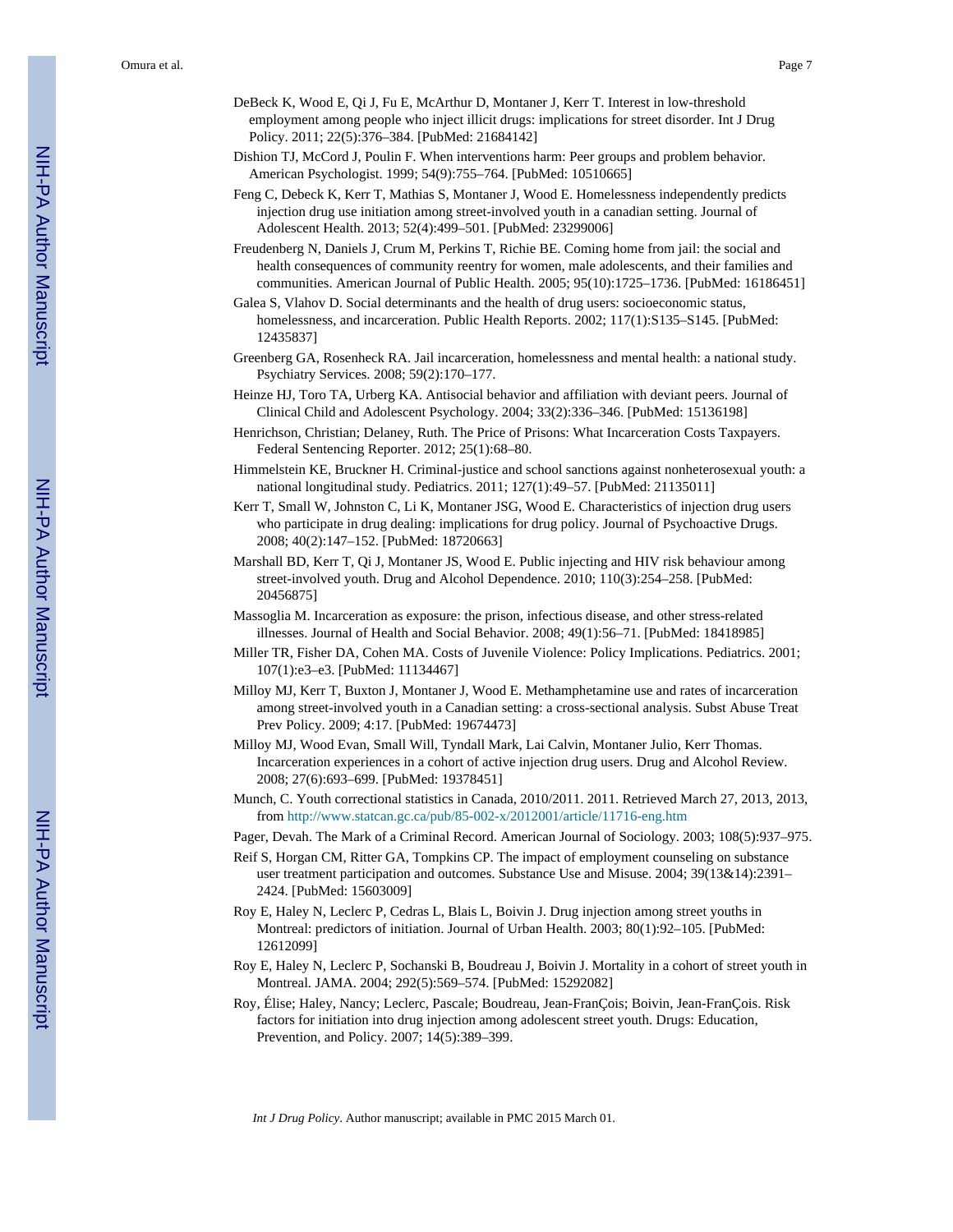- Sickmund, M.; Sladky, TJ.; Kang, W.; Puzzanchera, C. Easy Access to the Census of Juveniles in Residential Placement. 2011. Retrieved March 27, 2013, 2013, from [http://www.ojjdp.gov/](http://www.ojjdp.gov/ojstatbb/ezacjrp/) [ojstatbb/ezacjrp/](http://www.ojjdp.gov/ojstatbb/ezacjrp/)
- Thompson, Sanna J.; Bender, Kimberly; Windsor, Liliane; Cook, Mary S.; Williams, Travonne. Homeless Youth: Characteristics, Contributing Factors, and Service Options. Journal of Human Behavior in the Social Environment. 2010; 20(2):193–217.
- Ti L, Wood E, Shannon K, Feng C, Kerr T. Police confrontations among street-involved youth in a Canadian setting. Int J Drug Policy. 2013; 24(1):46–51. [PubMed: 22883543]
- U.S. House of Representatives Committee on Government Reform Minority Staff Special Investigations Division. Incarceration of youth who are waiting for community mental health services in the United States. 2004.
- Western B. The Impact of Incarceration on Wage Mobility and Inequality. American Sociology Review. 2002; 67(4):526–546.
- Wood E, Stoltz JA, Montaner JS, Kerr T. Evaluating methamphetamine use and risks of injection initiation among street youth: the ARYS study. Harm Reduct J. 2006; 3:18. [PubMed: 16723029]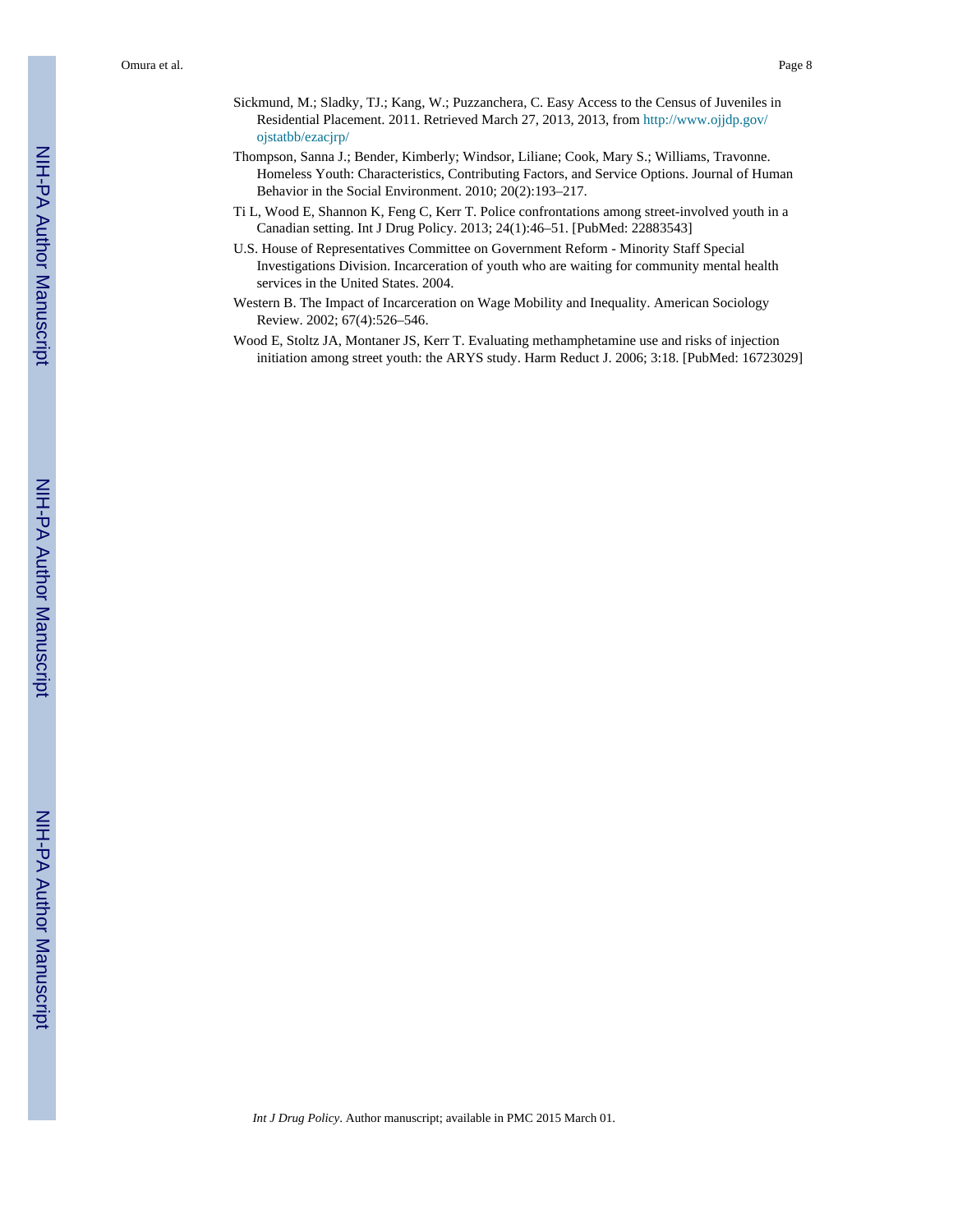#### **Table 1**

Characteristics of study sample at baseline stratified by reported incarceration in the last six months (n= 1019).

|                                                                      | Incarcerated in the last 6 months at baseline |              |                     |         |
|----------------------------------------------------------------------|-----------------------------------------------|--------------|---------------------|---------|
| Characteristic                                                       | $Yes n = 189$                                 | No $n = 830$ | OR (95% CI)         | p-value |
| Median age (IQR)                                                     | $22(20-24)$                                   | $21(19-23)$  | $1.05(0.99 - 1.12)$ | 0.086   |
| Gender, $n$ $(\%)$                                                   |                                               |              |                     |         |
| Female                                                               | 42 (22.2)                                     | 278 (33.5)   | $0.57(0.39-0.82)$   | 0.003   |
| Male                                                                 | 147 (77.8)                                    | 552 (66.5)   |                     |         |
| Sexual Orientation, n (%)                                            |                                               |              |                     |         |
| LGBTT                                                                | 15(7.9)                                       | 149 (18.0)   | $0.39(0.23-0.69)$   | < 0.001 |
| Heterosexual                                                         | 174 (92.1)                                    | 681 (82.0)   |                     |         |
| Caucasian ethnicity, n (%)                                           |                                               |              |                     |         |
| Yes                                                                  | 128 (67.7)                                    | 558 (67.2)   | $1.02(0.73-1.43)$   | 0.896   |
| No                                                                   | 61 (32.3)                                     | 272 (32.8)   |                     |         |
| Dropped out of high school, $n$ (%)                                  |                                               |              |                     |         |
| Yes                                                                  | 152 (80.4)                                    | 616 (74.2)   | $1.43(0.96 - 2.11)$ | 0.074   |
| No                                                                   | 37 (19.6)                                     | 214 (25.8)   |                     |         |
| Homeless $\alpha$ , n $(\%)$                                         |                                               |              |                     |         |
| Yes                                                                  | 154 (81.5)                                    | 589 (71.0)   | $1.80(1.21 - 2.68)$ | 0.003   |
| No                                                                   | 35(18.5)                                      | 241 (29.0)   |                     |         |
| Living in DTES $a$ , n $(*)$                                         |                                               |              |                     |         |
| Yes                                                                  | 53 (28.0)                                     | 231 (27.8)   | $1.01(0.71 - 1.44)$ | 0.953   |
| No                                                                   | 136 (72.0)                                    | 599 (72.2)   |                     |         |
| Heavy alcohol use $\overline{b}$ , n (%)                             |                                               |              |                     |         |
| Yes                                                                  | 66 (34.9)                                     | 311 (37.5)   | $0.90(0.64 - 1.25)$ | 0.512   |
| No                                                                   | 123 (65.1)                                    | 519 (62.5)   |                     |         |
| Daily marijuana use $\alpha$ , n (%)                                 |                                               |              |                     |         |
| Yes                                                                  | 94 (49.7)                                     | 401 (48.3)   | $1.06(0.77-1.45)$   | 0.724   |
| No                                                                   | 95 (50.3)                                     | 429 (51.7)   |                     |         |
| Daily crystal methamphetamine use $\real^{d,\mathcal{C}}$ , n $(\%)$ |                                               |              |                     |         |
| Yes                                                                  | 30 (15.9)                                     | 102(12.3)    | $1.35(0.87 - 2.09)$ | 0.185   |
| No                                                                   | 159 (84.1)                                    | 728 (87.7)   |                     |         |
| Daily crack smoking $\alpha$ , n $(\%)$                              |                                               |              |                     |         |
| Yes                                                                  | 51 (27.0)                                     | 127(15.3)    | $2.05(1.41 - 2.97)$ | < 0.001 |
| No                                                                   | 138 (73.0)                                    | 703 (84.7)   |                     |         |
| Daily cocaine use $a, c$ , n (%)                                     |                                               |              |                     |         |
| Yes                                                                  | 8(4.2)                                        | 34(4.1)      | $1.03(0.47 - 2.27)$ | 0.932   |
| No                                                                   | 181 (95.8)                                    | 796 (95.9)   |                     |         |
|                                                                      |                                               |              |                     |         |

Daily heroin use  $\alpha, c$  , n  $(\%)$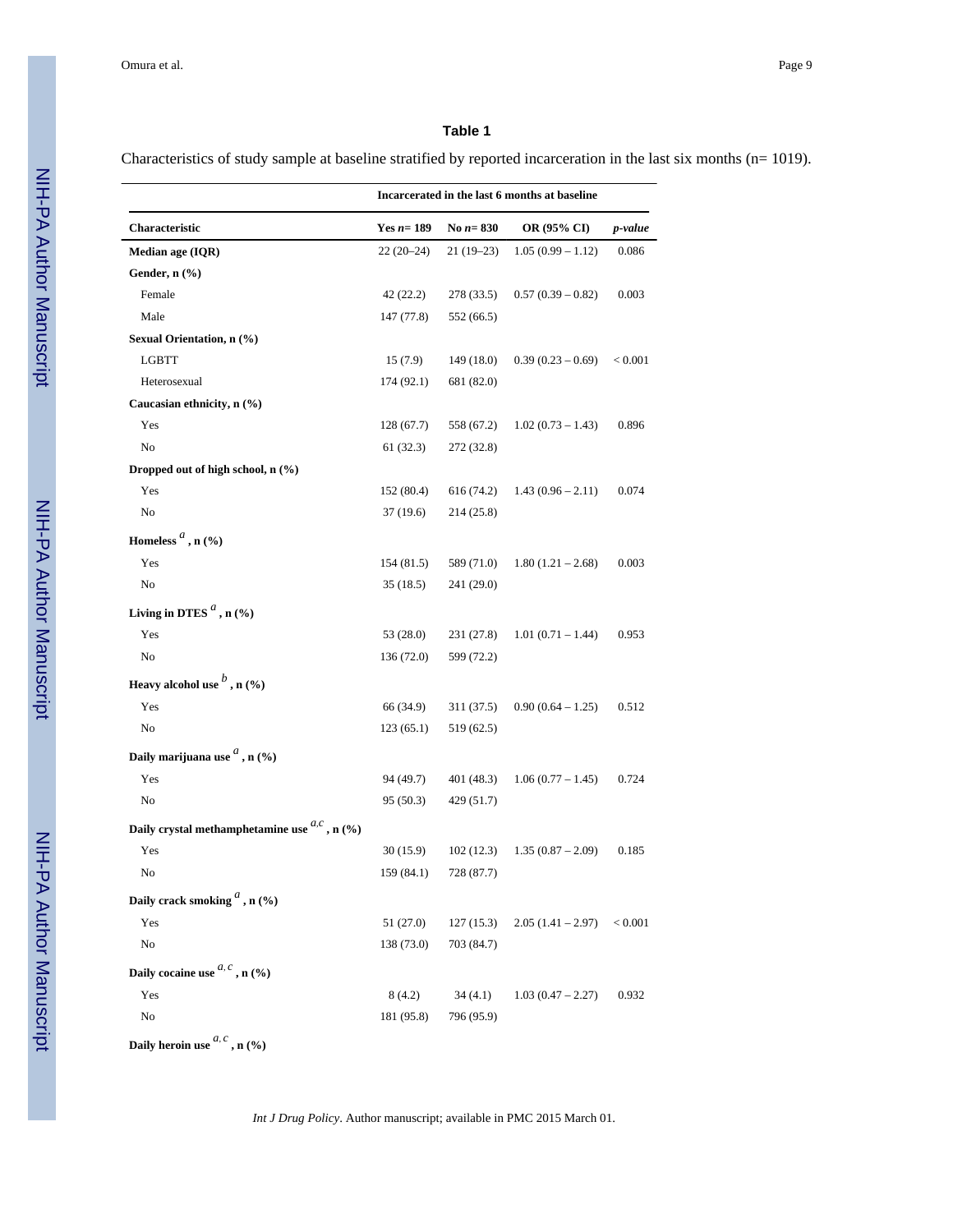|                                         |             | Incarcerated in the last 6 months at baseline |                     |         |  |
|-----------------------------------------|-------------|-----------------------------------------------|---------------------|---------|--|
| Characteristic                          | Yes $n=189$ | No $n = 830$                                  | OR (95% CI)         | p-value |  |
| Yes                                     | 35(18.5)    | 91(11.0)                                      | $1.85(1.20 - 2.83)$ | 0.004   |  |
| No                                      | 154(81.5)   | 739 (89.0)                                    |                     |         |  |
| Injection drug use $\alpha$ , n $(\%)$  |             |                                               |                     |         |  |
| Yes                                     | 67(35.5)    | 231 (27.8)                                    | $1.42(1.02 - 1.99)$ | 0.038   |  |
| No                                      | 122(64.6)   | 599 (72.2)                                    |                     |         |  |
| Median age of first hard drug use (IQR) |             |                                               |                     |         |  |
|                                         | $15(13-16)$ | $15(14-17)$                                   | $0.94(0.88-0.99)$   | 0.030   |  |
| Methadone program, n (%)                |             |                                               |                     |         |  |
| Yes                                     | 22(11.6)    | 54(6.5)                                       | $1.89(1.12 - 3.19)$ | 0.015   |  |
| No                                      | 167(88.4)   | 776 (93.5)                                    |                     |         |  |
| Public injection $\alpha$ , n (%)       |             |                                               |                     |         |  |
| Yes                                     | 57 (30.2)   | 166(20.0)                                     | $1.73(1.21 - 2.46)$ | 0.002   |  |
| No                                      | 132 (69.8)  | 664 (80.0)                                    |                     |         |  |
| Shared syringes $\alpha$ , n (%)        |             |                                               |                     |         |  |
| Yes                                     | 23(12.2)    | 60(7.2)                                       | $1.78(1.07 - 2.96)$ | 0.025   |  |
| No                                      | 166(87.8)   | 770 (92.8)                                    |                     |         |  |
| Unprotected sex $\alpha$ , n $(\%)$     |             |                                               |                     |         |  |
| Yes                                     | 112(59.3)   | 455 (54.8)                                    | $1.20(0.87 - 1.65)$ | 0.268   |  |
| No                                      | 77(40.7)    | 375 (45.2)                                    |                     |         |  |
| Sex work $\alpha$ , n $(\%)$            |             |                                               |                     |         |  |
| Yes                                     | 23(12.2)    | 78 (9.4)                                      | $1.34(0.82 - 2.19)$ | 0.250   |  |
| No                                      | 166 (87.8)  | 752 (90.6)                                    |                     |         |  |
| Drug dealing $\alpha$ , n $(\%)$        |             |                                               |                     |         |  |
| Yes                                     | 122(64.5)   | 416(50.1)                                     | $1.81(1.31 - 2.52)$ | < 0.001 |  |
| No                                      | 67(35.5)    | 414 (49.9)                                    |                     |         |  |
| Victim of violence $\alpha$ , n (%)     |             |                                               |                     |         |  |
| Yes                                     | 106(56.1)   | 348 (58.1)                                    | $1.77(1.29 - 2.43)$ | < 0.001 |  |
| No                                      | 83 (43.9)   | 482 (41.9)                                    |                     |         |  |

*a* Denotes activities in the previous six months

*b* Denotes activities in the previous week

<sup>*c*</sup> Refers to any route of consumption (i.e., sniffing, snorting, smoking or injecting)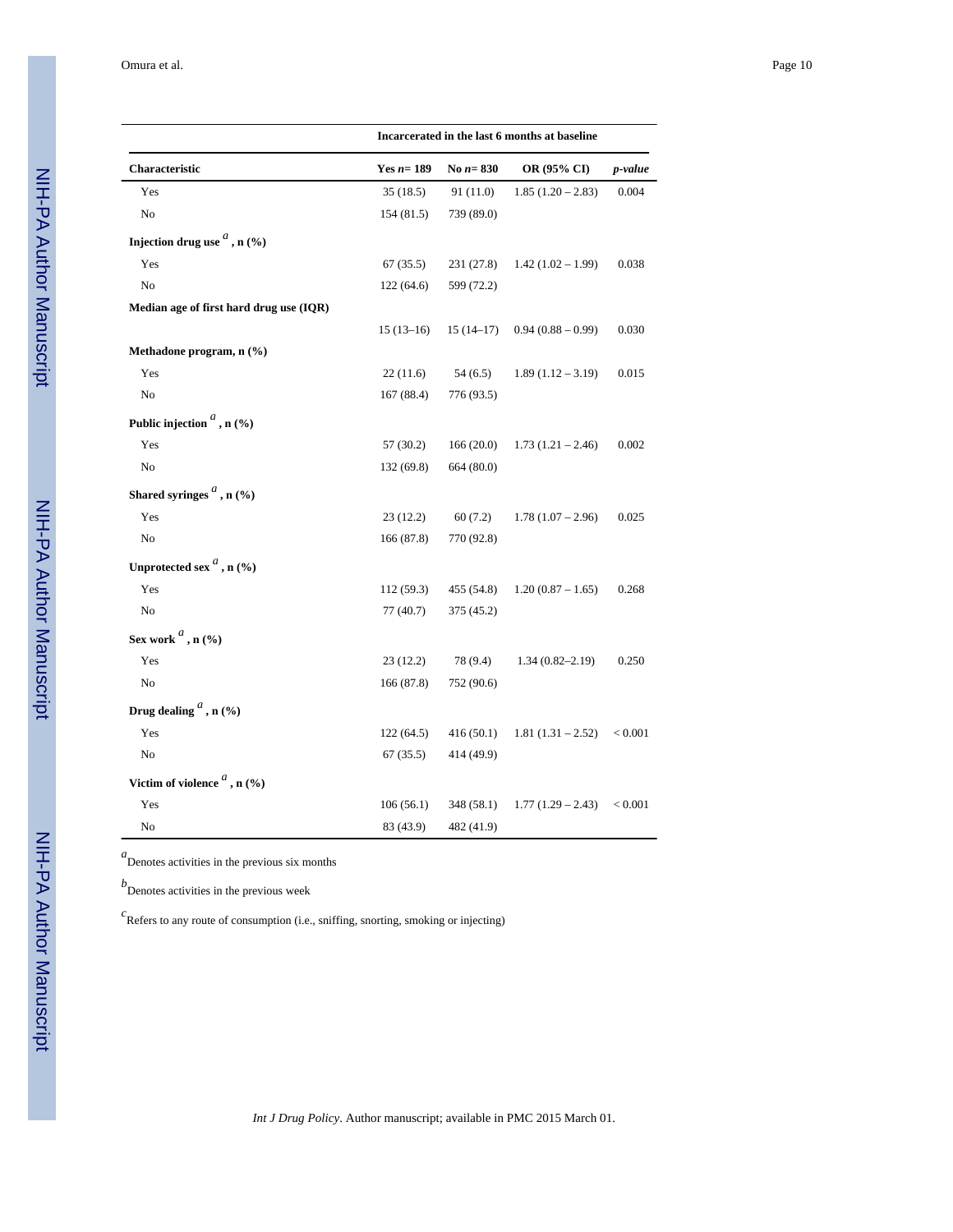#### **Table 2**

Univariate and multivariate GEE analysis of factors associated with incarceration among street-involved youth in Vancouver (n=1019).

|                                   | Unadjusted          |         | <b>Adjusted</b>        |         |
|-----------------------------------|---------------------|---------|------------------------|---------|
| Characteristic                    | OR (95% CI)         | p-value | AOR (95% CI)           | p-value |
| Age                               |                     |         |                        |         |
| Per year older                    | $1.06(1.01 - 1.11)$ | 0.013   |                        |         |
| Gender                            |                     |         |                        |         |
| Female vs. male                   | $0.42(0.31-0.55)$   | < 0.001 | $0.48$ $(0.36 - 0.65)$ | < 0.001 |
| <b>Sexual orientation</b>         |                     |         |                        |         |
| LGBTT vs. heterosexual            | $0.44(0.29-0.67)$   | < 0.001 | $0.47(0.30-0.72)$      | < 0.001 |
| Caucasian ethnicity               |                     |         |                        |         |
| Yes vs. No                        | $0.90(0.71 - 1.14)$ | 0.391   |                        |         |
| Dropped out of high school        |                     |         |                        |         |
| Yes vs. No                        | $1.43(1.09 - 1.89)$ | 0.011   | $1.30(0.97 - 1.75)$    | 0.084   |
| Homeless <sup>a</sup>             |                     |         |                        |         |
| Yes vs. No                        | $2.02(1.65 - 2.47)$ | < 0.001 | $1.60(1.28-1.99)$      | < 0.001 |
| Living in DTES $a$                |                     |         |                        |         |
| Yes vs. No                        | $1.20(0.98 - 1.48)$ | 0.085   |                        |         |
| Heavy alcohol use b               |                     |         |                        |         |
| Yes vs. No                        | $1.12(0.92 - 1.37)$ | 0.270   |                        |         |
| Daily marijuana use <sup>a</sup>  |                     |         |                        |         |
| Yes vs. No                        | $1.13(0.92 - 1.38)$ | 0.250   |                        |         |
| Daily crystal methamphetamine use |                     |         |                        |         |
| Yes vs. No                        | $1.69(1.31 - 2.20)$ | < 0.001 | $1.56(1.18-2.08)$      | 0.002   |
| Daily crack smoking <sup>a</sup>  |                     |         |                        |         |
| Yes vs. No                        | $1.59(1.24 - 2.04)$ | < 0.001 | $1.31(1.00 - 1.72)$    | 0.053   |
| Daily cocaine use $c$             |                     |         |                        |         |
| Yes vs. No                        | $1.19(0.71 - 1.98)$ | 0.517   |                        |         |
| Daily heroin use $\real^{d,\,c}$  |                     |         |                        |         |
| Yes vs. No                        | $1.46(1.10 - 1.92)$ | 0.008   | $1.28(0.93 - 1.77)$    | 0.129   |
| Injection drug use $\real^d$      |                     |         |                        |         |
| Yes vs. No                        | $1.41(1.14 - 1.75)$ | 0.002   |                        |         |
| Age of first hard drug use        |                     |         |                        |         |
| Per year older                    | $0.93(0.90-0.98)$   | 0.002   | $0.96(0.92 - 1.00)$    | 0.045   |
| <b>Methadone</b> program          |                     |         |                        |         |
| Yes vs. No                        | $1.06(0.78 - 1.15)$ | 0.688   |                        |         |
| Public injection $a$              |                     |         |                        |         |
| Yes vs. No                        | $1.71(1.40 - 2.10)$ | < 0.001 | $1.33(1.04 - 1.72)$    | 0.025   |